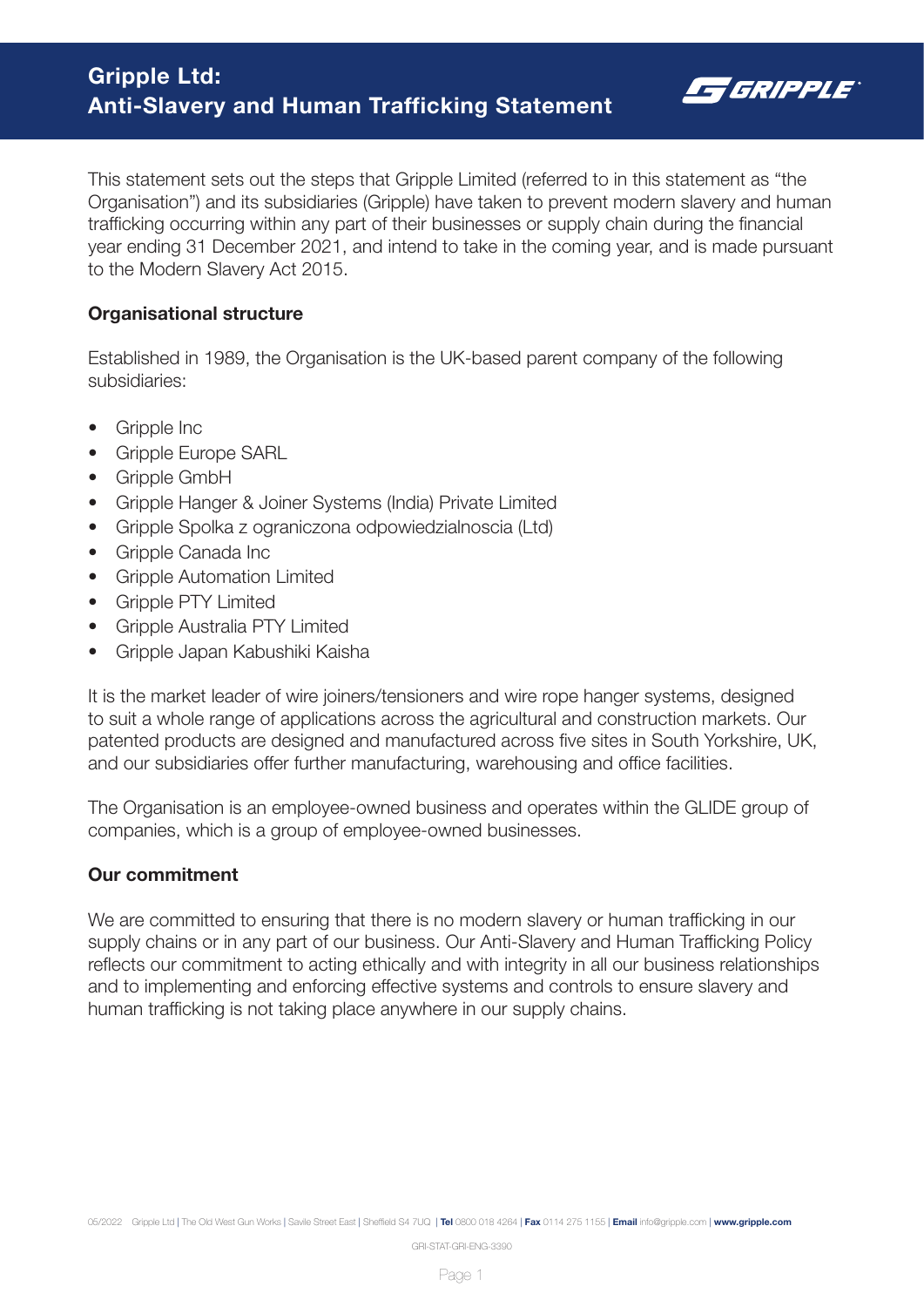

### **Steps**

The Organisation carries out due diligence processes in relation to ensuring slavery and/ or human trafficking does not take place in its organisation or supply chains, including conducting a review of the controls of its suppliers.

The Organisation has not, to its knowledge, conducted any business with another organisation which has been found to have involved itself with modern slavery.

In accordance with section 54(4) of the Modern Slavery Act 2015, the Organisation has taken the following steps to ensure that modern slavery is not taking place:

- We conduct ongoing and regular risk assessments to identify which parts of our business are at risk from modern slavery
- We have designated appropriate managers to attend 'Tackling Modern Slavery in the UK Businesses and Supply Chains' training and to have responsibility for developing and operating company procedures relevant to this issue
- We will not use any individual or organisation to source and supply workers without confirming that workers are not being charged a work finding fee
- We ensure that our recruitment process is robust and all due diligence checks are recorded
- We adopt a proactive approach to ensure that all employees know how to report suspicions of hidden worker exploitation
- We ensure that both new and existing key suppliers complete a supplier questionnaire and ensure they read, acknowledge and accept this statement, with responses captured and monitored as part of on-going risk management practices
- We have mapped our supply chain tier 1 and tier 2 suppliers to monitor potential risk areas in our supply chains
- We protect whistle blowers

# Our next steps are as follows:

- We will deliver awareness training to those in a management role and set out a plan to deliver to all employees across the business
- We will continue to roll out and obtain completed supplier questionnaires and acceptance of this statement from the wider supply chain
- Having mapped out our supply chain, we are now working to apply risk factors to this information in order to address any high-risk areas
- We are developing a robust audit for our critical suppliers
- We will provide information on tackling 'hidden labour exploitation' to our workforce via a variety of formats such as workplace posters, worker leaflets, induction and other training